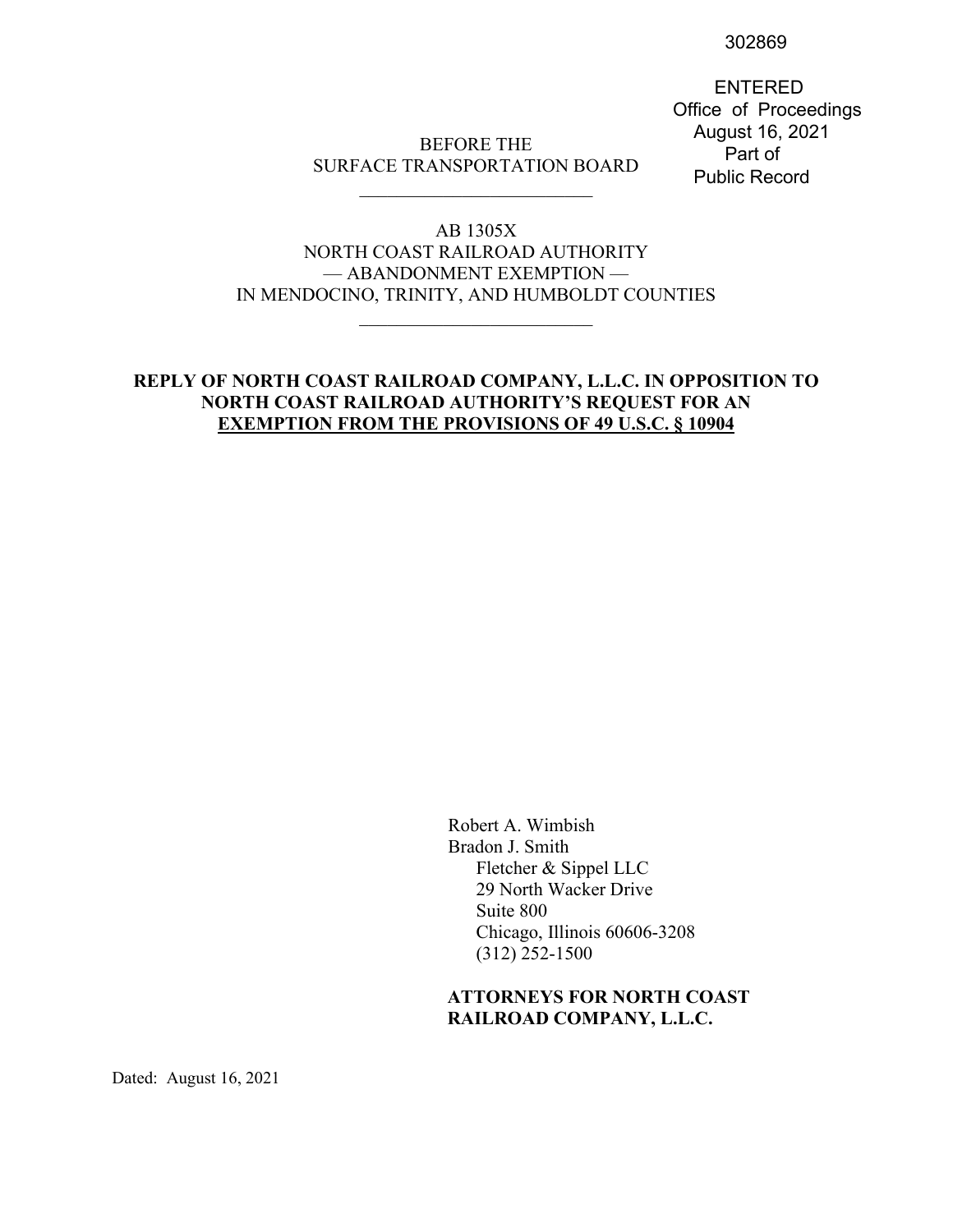## BEFORE THE SURFACE TRANSPORTATION BOARD

## AB 1305X NORTH COAST RAILROAD AUTHORITY — ABANDONMENT EXEMPTION — IN MENDOCINO, TRINITY, AND HUMBOLDT COUNTIES

**\_\_\_\_\_\_\_\_\_\_\_\_\_\_\_\_\_\_\_\_\_\_\_\_\_**

## **REPLY OF NORTH COAST RAILROAD COMPANY, L.L.C IN OPPOSITION TO NORTH COAST RAILROAD AUTHORITY'S REQUEST FOR AN EXEMPTION FROM THE PROVISIONS OF 49 U.S.C. § 10904**

North Coast Railroad Company, L.L.C. ("NCRCo") hereby replies in opposition to the North Coast Railroad Authority's (the "Authority") "Motion for Exemption" [1](#page-1-0) from the Offer of Financial Assistance ("OFA") provisions at 49 U.S.C. § 10904. As explained herein, the Authority has failed to satisfy the strict standards for such an exemption. The Authority has instead attempted impermissibly to have the Surface Transportation Board (the "Board") prejudge the merits of prospective OFAs in this proceeding before they have been filed, an undertaking neither sanctioned under the Congressional OFA mandate nor supported by applicable Board precedent.

## **INTRODUCTION**

"It is well settled that an OFA should take priority over a trail use proposal because of the strong Congressional intent to preserve rail service *wherever possible*." *1411 Corporation — Abandonment Exemption — In Lancaster County, Pennsylvania*, AB 581X (STB

<span id="page-1-0"></span><sup>1</sup> On a minor note, a party seeking relief from a provision of 49 U.S.C. subtitle IV subtitle is generally expected to do so pursuant to a petition for an exemption, rather than a motion. NCRCo will address the Authority's exemption request as a "Petition."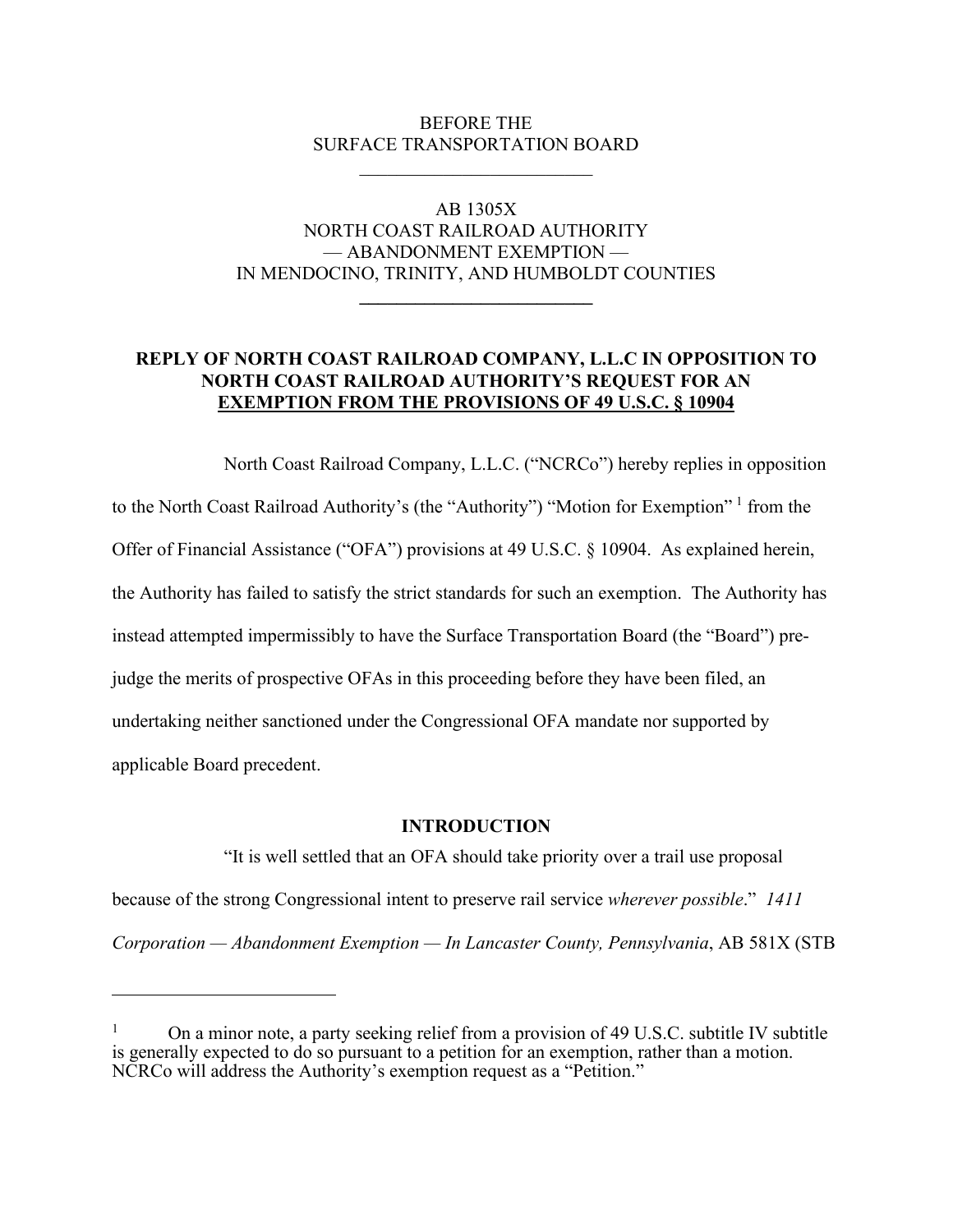served Sep. 6, [2](#page-2-0)001) 6. ("*1411 Corporation*") (emphasis supplied).<sup>2</sup> Faced with a clear public policy counter to its exemption objectives, the Authority simply ignores applicable law and instead focuses on considerations that are irrelevant to its request for relief (but are very relevant to OFAs that will be filed later in this proceeding). First, the Authority glosses over whether there is a compelling public purpose that should supersede the OFA process here, and it appears that there is none. Second, the Authority fails to show that its proposed alternative use of the Line—an interim trail arrangement—meets the standard for an OFA exemption. Accordingly, the Petition should be denied in keeping with *1411 Corp.* and other cases discussed below.

### **BACKGROUND**

On May 14, 2021, the Authority filed a Notice of Exemption (the "Notice") to abandon 175.84 miles of rail line between Willits, California, and Korblex, California, with branches to Carlotta, California; Korbel, California (the "Korbel Branch"); and Samoa, California (collectively, the "Line") pursuant to the class exemption procedures of 49 C.F.R. § 1152.50. Concurrent with the Notice, the Authority (prematurely) requested issuance of a Notice of Interim Trails Use ("NITU") under 49 C.F.R. § 1152.29, with the Authority itself designated as the trail sponsor. The Authority seems to have believed that the Board lacks jurisdiction over a portion of the Line, and, in response, the Board on June 9 placed the proceeding held in abeyance (the "Abeyance Order") pending resolution of uncertainty about the jurisdictional status of the Korbel Branch, which evidently is owned by the Arcata & Mad River Railroad ("AMRR"), vaguely identified as a "subsidiary." *See* Abeyance Order.

<span id="page-2-0"></span>

<sup>2</sup> *Aff'd sub. nom. Borough of Columbia v. Surface Transp. Bd.*, 342 F.3d 222 (2003).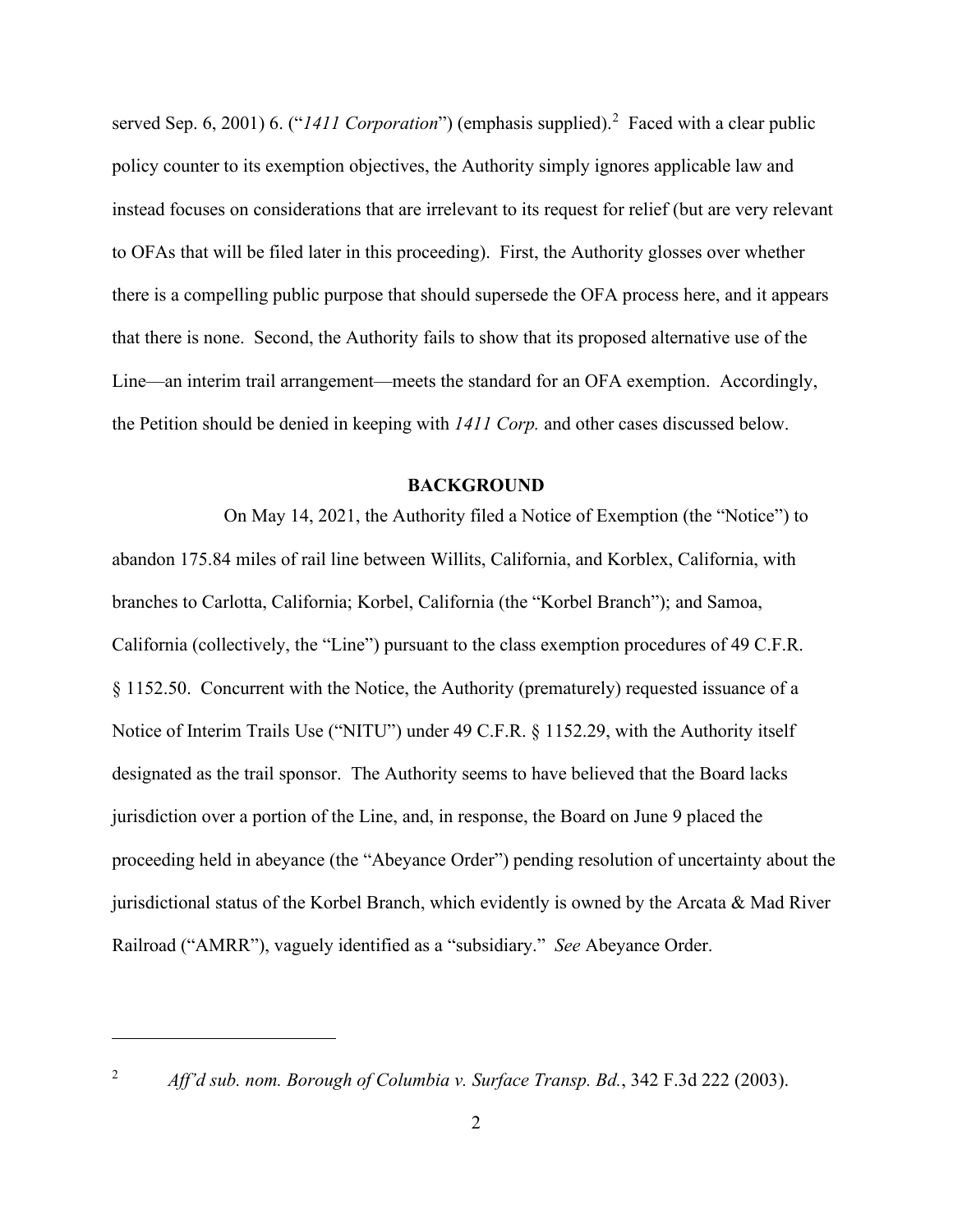This reasonable concern about the Korbel Branch and, in turn, AMRR was not good enough to prompt the Authority to focus on those jurisdictional issues as it should have. Instead, less than two weeks later, the Authority asked the Board to lift the Abeyance Order, arguing that resolving the status of that line segment and the owning railroad is insufficient basis for delaying action on the balance of the abandonment. In the process, the Authority effectively dismissed the Board's concern about the Korbel Branch. As another party to this matter has observed, in its "rush . . . the Authority [through its demands for immediate issuance of an NITU and concurrent request for Board acceptance of the Authority's notice that a trails use agreement has been reached<sup>[3](#page-3-0)</sup>] appears to be trying to circumvent the OFA process without having sought a waiver and [is] intending to deny interested parties in an opportunity to participate in the proceeding."[4](#page-3-1), Evidently made aware of the procedural shortcoming of its past OFA strategy by way of the MCR Letter Filing, and in an attempt to address that shortcoming, the Authority has filed the instant Petition.

\* \* \*

NCRCo is a prospective, non-carrier offeror that intends to invoke the Board's OFA procedures to acquire the Line and restore it to operating condition to support future, highvolume traffic flows. For the moment, it is sufficient to indicate that NCRCo, capitalized to the tune of \$1.2 billion, will at the appropriate point in this proceeding  $- (1)$  demonstrate (with

<span id="page-3-0"></span><sup>3</sup> Recent Board precedent requires a supplemental filing *after* the NITU is issued which would advise the agency that a trails use agreement has been reached. *Blue Ridge Southern Railroad — Abandonment Exemption — In Henderson and Transylvania Counties, North Carolina*, AB 1306X (STB served June 28, 2021), 1 ("Although the parties indicate that they have already reached an interim trail use agreement . . .they will be given the full-one year period . . . to finalize. . . . . If they reach (or have reached) . . . they shall jointly notify the Board . . . .").

<span id="page-3-1"></span><sup>4</sup> July 6, 2021 Mendocino Coast Railway ("MCR") Letter Filing (the "MCR Letter Filing").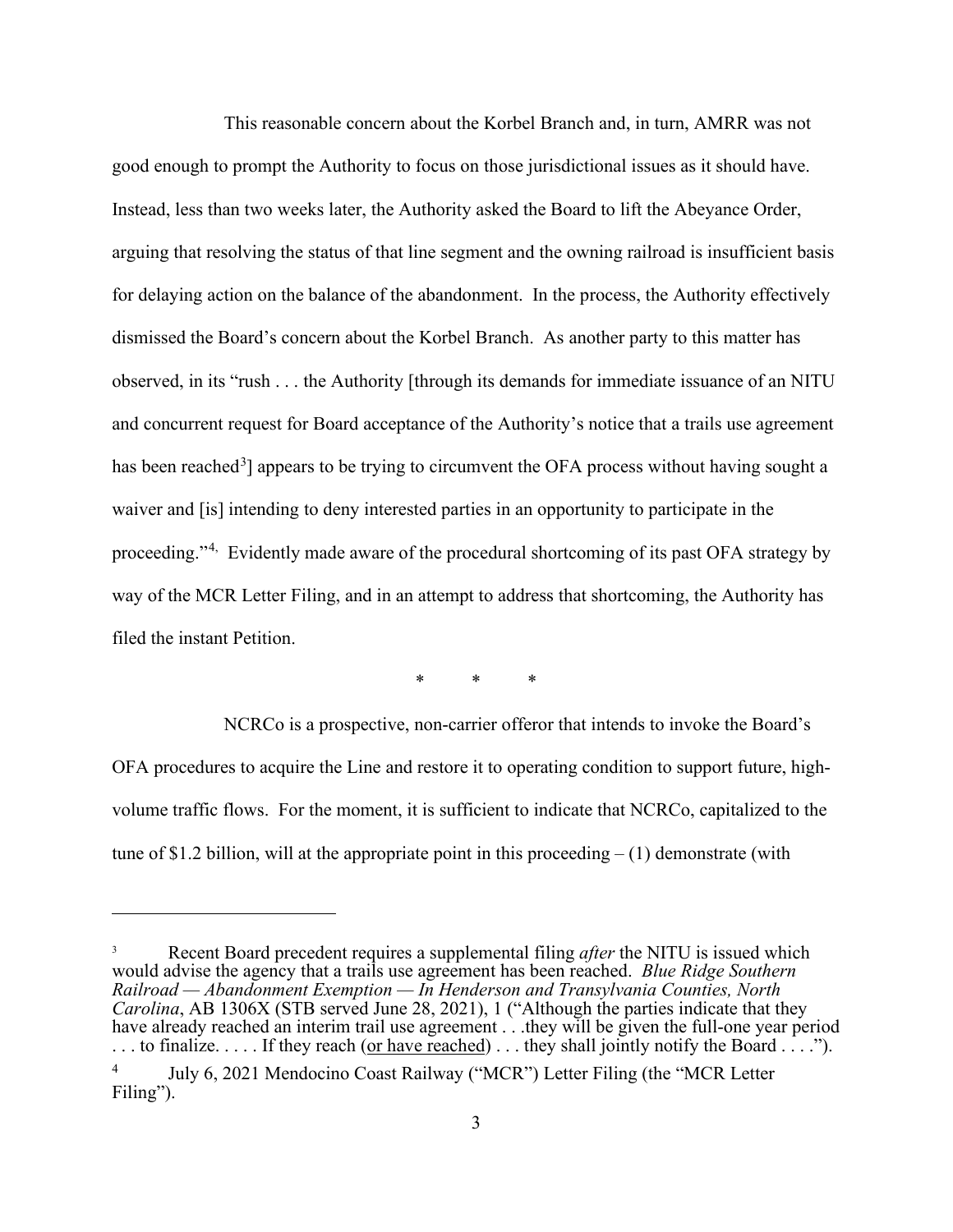specific evidence) that it is financially responsible (and it will make the requisite preliminary showing at the notice of intent to file an OFA phase of this proceeding as well); (2) explain why and how the Authority's track rehabilitation estimate for the Line is grossly inflated for effect; and (3) provide detailed evidence of need for the Line as a railroad transportation asset, and shipper support for the same (and commitments to use the Line).<sup>[5](#page-4-0)</sup> NCRCo is a well-funded, interested party with thoroughly-developed plans to restore the Line and deploy it in the transportation of high-volume shipments by rail over the Line. It must be allowed to participate in this proceeding and present its case in support of an OFA, despite the Authority's attempt to foreclose all efforts to see the Line restored to service before relevant evidence of transportation need and access to adequate funding have even been formally presented and assessed.  $^6$  $^6$ 

#### **ARGUMENT**

The law has ordered a hierarchy for the disposition of railroad lines authorized for abandonment. Specifically, "an OFA to acquire rail lines for continued service takes priority . . . over interim trail use/railbanking."<sup>[7](#page-4-2)</sup> The Board requires that the OFA process be entertained first to preserve this clear preference.<sup>[8](#page-4-3)</sup> As the Board has explained in an Authority-cited case,

<span id="page-4-0"></span><sup>&</sup>lt;sup>5</sup> To borrow a phrase, NCRCo "seriously wish[es] to operate a line into Humboldt Bay." Petition, 20.

<span id="page-4-1"></span><sup>6</sup> *Exemption of Out of Service Rail Line*, 2 I.C.C. 2d. 146, 152 (1986) ("Indeed, we believe that the financial assistance provisions should be available when anyone who is interested in acquiring a line that would otherwise be abandoned . . . to provide continued rail service.").

<span id="page-4-2"></span><sup>7</sup> *BNSF Railway Company — Abandonment Exemption — In Flathead County, Montana*, AB 6 (Sub-No. 495X) (STB served Aug. 14, 2017), 5.

<span id="page-4-3"></span>The preference is so strong that the ICC remedied what it formally reversed itself to allow OFAs in exempt abandonments. *Compare Exemption of Out of Service Rail Lines*, 366 I.C.C. 885, 888 (1983) ("Thus, section 10905 [the OFA process] is inapplicable by its own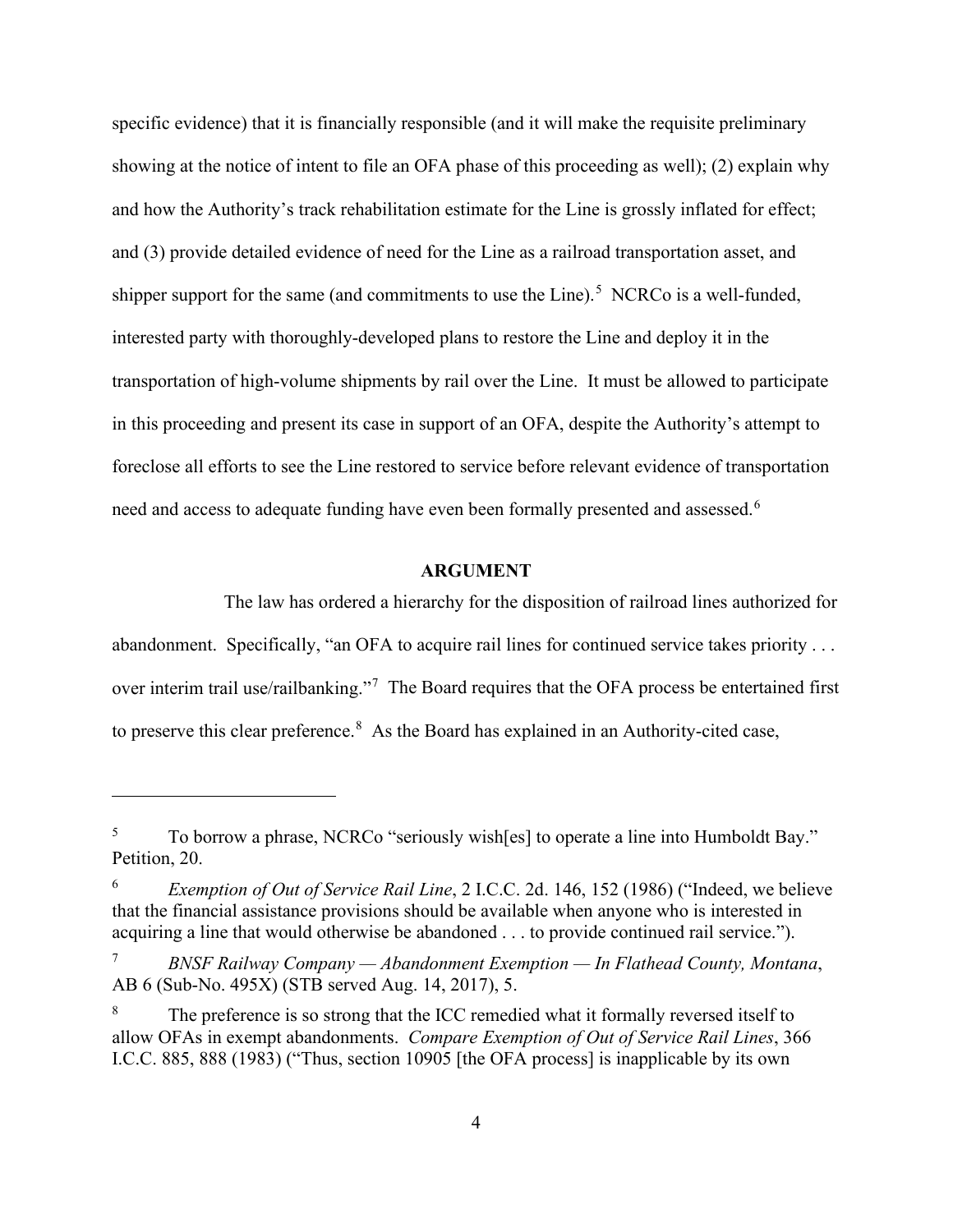"Exemption from these provisions are only *rarely granted* . . . It would be inappropriate for us to subordinate that process to a private agreement [in this case, trails use] simply because interested parties find it preferable to use such a mechanism."[9](#page-5-0) Where, as here, the abandoning carrier and prospective trails sponsor are the same, it would be particularly inappropriate to permit an OFA exemption to exclude consideration of proposals for resumed rail service by offerors whose *bona fides* cannot, and should not, yet be judged. [10](#page-5-1)

Because an OFA exemption proceeding is not intended to have the Board undertake a *pro forma* assessment of the merits of a hypothetical OFA, NCRCo need not disclose the precise merits of its plan or the continuing public need for rail service on the Line until tendering its OFA.<sup>[11](#page-5-2)</sup> Adherence to the Board's abandonment and OFA procedures ensures that the merits of a proposal to acquire and restore service over a given rail line will be adjudicated in due course and in an orderly process—all the more important where there are two prospective offerors, as is the case hare. Calling an as-yet-unseen OFA as "frivolous"[12](#page-5-3) is hyperbole and

<span id="page-5-3"></span><sup>12</sup> Petition, 3.

provisions.") *with Exemption of Rail Abandonments—Offers of Financial Assistance*, 4 I.C.C.2d. 164 (1987) ("*EP 274, Sub-No. 16*"*)* ("We instituted this proceeding both (1) to modify the class exemption contained in 49 C.F.R. § 1152.50 to allow the financial assistance procedures of 49 U.S.C. § 10905 to be used and (2) to amend our financial assistance procedures in 49 C.F.R. § 1152.27 to provide for their use in connection with other (individual exemptions of a rail abandonment . . . .").

<span id="page-5-0"></span><sup>9</sup> *Roaring Fork Railroad Holding Authority — Abandonment Exemption — In Garfield, Eagle, and Pitkin Counties*, AB 547X (STB served Oct. 16, 1998), 5 (emphasis supplied).

<span id="page-5-1"></span><sup>&</sup>lt;sup>10</sup> *Id.* The fact that the Petition did not contemplate offerors beside MCR underscores the importance of the OFA process: to identify other parties who might present a case for viable restoration and operation of the Line.

<span id="page-5-2"></span><sup>11</sup> *Norfolk & Western Railway Company — Abandonment Exemption — In Hamilton County, Ohio*, AB 290 (Sub-No. 184X) (STB served May 13, 1998), 10 ("*N&W — Hamilton*") (requiring proof of rail service merits to be submitted concurrently with the OFA).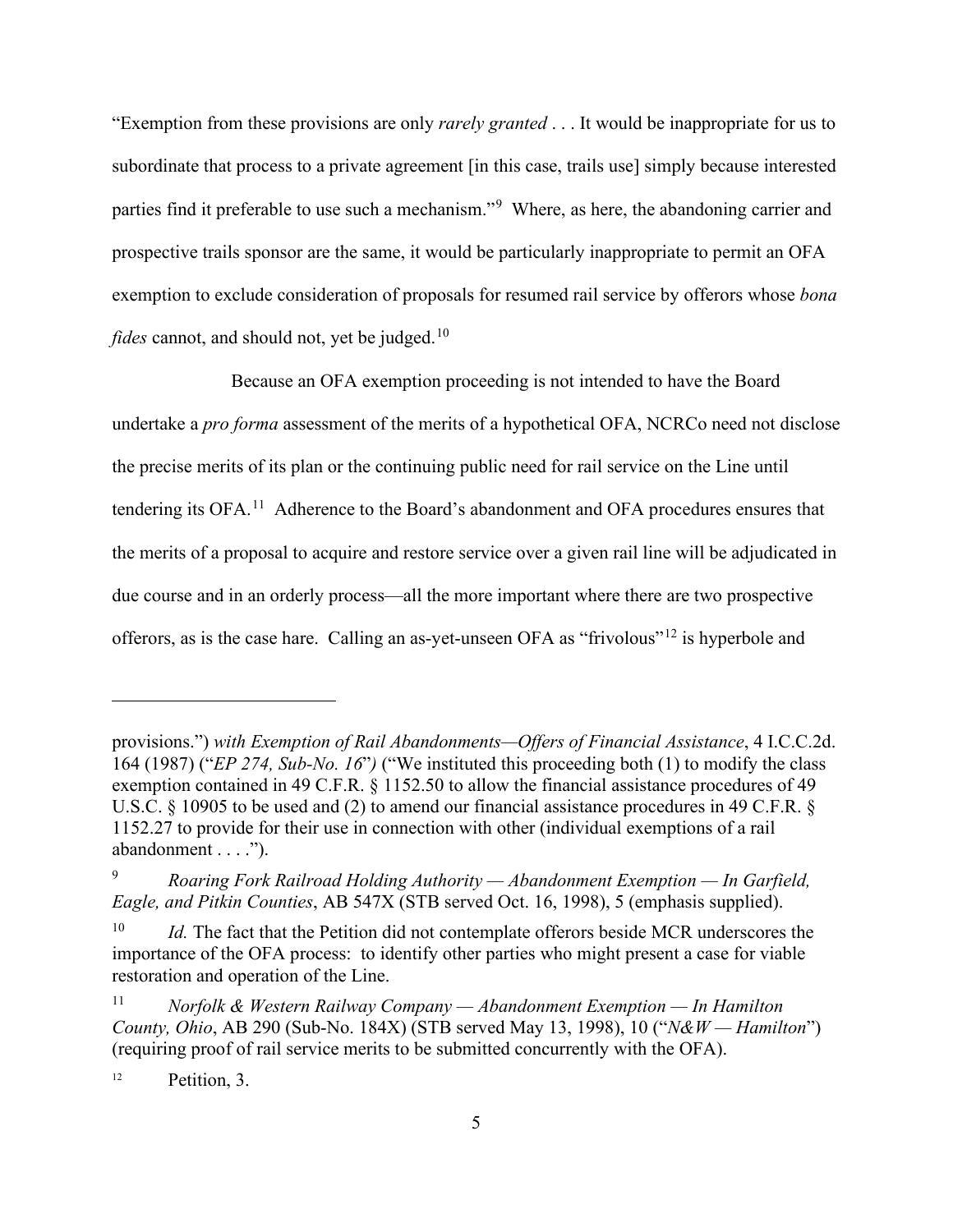ungrounded in fact. There is only one way to know if an OFA is indeed frivolous—to permit the OFA process to proceed with a full and fair presentation of the relative financial data and traffic data.<sup>13</sup> The Board cannot undertake, much less complete, the Congressionally-mandated inquiry into "preserving continued rail service wherever possible" under *1411 Corporation* without allowing the OFA process to proceed.

In those rare cases where an OFA may be bypassed, it is, again, only upon the showing of "a compelling need to use the property for a valid public purpose and no overriding public need for continued rail service".<sup>[14](#page-6-1)</sup> Historically, this "compelling" use must address an issue of "paramount" public concern that retention of the Board's jurisdiction would not otherwise facilitate.<sup>[15](#page-6-2)</sup> Qualifying cases include: large-scale urban riverfront redevelopment, including the construction of not one but two professional sports stadiums; [16](#page-6-3) public highway

<span id="page-6-0"></span><sup>13</sup> *Staten Island Railway Corporation — Abandonment Exemption — In Richmond County, New York*, AB 263 (Sub-No. 2X) (ICC served June 20, 1990) [1990 WL 288308 at \*2] ("Under the OFA procedures, a potential offeror has the right to obtain necessary data before submitting its offer to purchase . . . , and the Commission ascertains whether the offer is bona fide and sets the terms and conditions if the parties cannot agree. There is no reason apparent here for deviating from the OFA procedures. SIRY would be obligated to supply ConEd with the subsidy data our rules direct, and would not be able to consummate the abandonment until the OFA process has been completed.") *See also* 49 C.F.R. § 1152.27(a)(1)(ii).

<span id="page-6-1"></span><sup>&</sup>lt;sup>14</sup> *Id.* (citing  $N\&W$  — *Hamilton*) (the Board is to consider compelling public purpose and continued rail service needs sequentially, with the latter superior to the former).

<span id="page-6-2"></span><sup>&</sup>lt;sup>15</sup> *N&W* — *Hamilton* at 8.

<span id="page-6-3"></span><sup>16</sup> *Id.*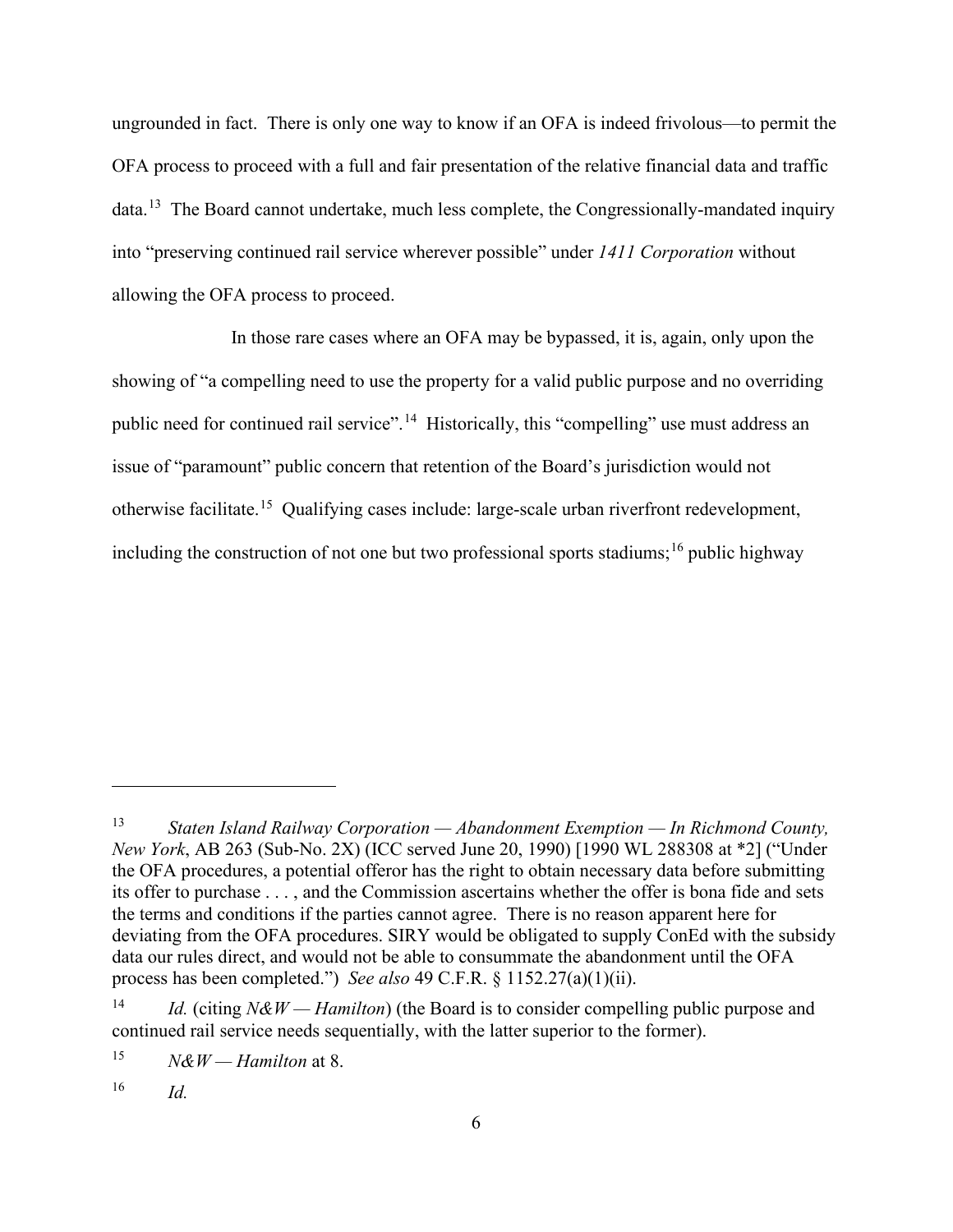construction;<sup>[17](#page-7-0)</sup> redevelopment of a bi-state metropolitan area;<sup>[18](#page-7-1)</sup> and, in multiple instances, preservation of the corridor for commuter rail use.<sup>[19](#page-7-2)</sup>

Long-out-of-service rail lines, such as the Line, are not materially different under the agency's analysis. While additional information may be required as part of the OFA process to demonstrate need for the Line as a transportation asset, the Board has not foreclosed opportunities to restore service via an OFA on a currently-inactive line.<sup>[20](#page-7-3)</sup>

The Authority raises no concern or issue of compelling public purpose here. Instead, it appears that the current Petition is driven by the Authority's desire for convenience and expedition. Given the Authority's casual approach to the STB's jurisdiction that resulted in the Abeyance Order, it is especially difficult to see how an exemption would be warranted. Casual consideration of garden variety trail usage (mentioned only once in the Petition,<sup>[21](#page-7-4)</sup> and, again, only once the Verified Statement offered in support<sup>[22](#page-7-5)</sup>) is insufficient evidence of any allegedly "paramount" public purpose that would be thwarted by a solid plan to restore the Line to service. Under the circumstances, elevating trails use over an OFA absent any other showing

<span id="page-7-4"></span><sup>21</sup> *Compare* Petition, 12 at note 14-15 *with* 49 U.S.C. § 10904(a).

<span id="page-7-5"></span><sup>22</sup> V.S. Stogner,  $\P$ 4.

<span id="page-7-0"></span><sup>17</sup> *CSX Transportation, Inc. — Abandonment Exemption — In Pike County, Kentucky*, AB 55 (Sub No. 653X) (STB served Sep. 13, 2004).

<span id="page-7-1"></span><sup>18</sup> *The Kansas City Southern Railway Company — Abandonment Exemption — In Jackson County, Missouri*, AB 103 (Sub-No. 17X) (STB served Jul. 27, 2004).

<span id="page-7-2"></span><sup>19</sup> *See e.g., Union Pacific Railroad — Abandonment Exemption — In Orange County, California*, AB 33 (Sub-No. 80X) (ICC served Nov. 1, 1993) [1993 WL 458883 at \*2] *Los Angeles County Metropolitan Transportation Authority — Abandonment Exemption — Between Arcadia and Los Angeles, California*, AB 52 (Sub-No. 75X) (ICC served Feb. 14, 1994) [1994 WL 42441 at \*3].

<span id="page-7-3"></span><sup>&</sup>lt;sup>20</sup> *1411 Corp.* (a shipper's desire to acquire a line that had been out of service for nearly 10 years is nevertheless credible in the face of speculative and hyperbolic cost data).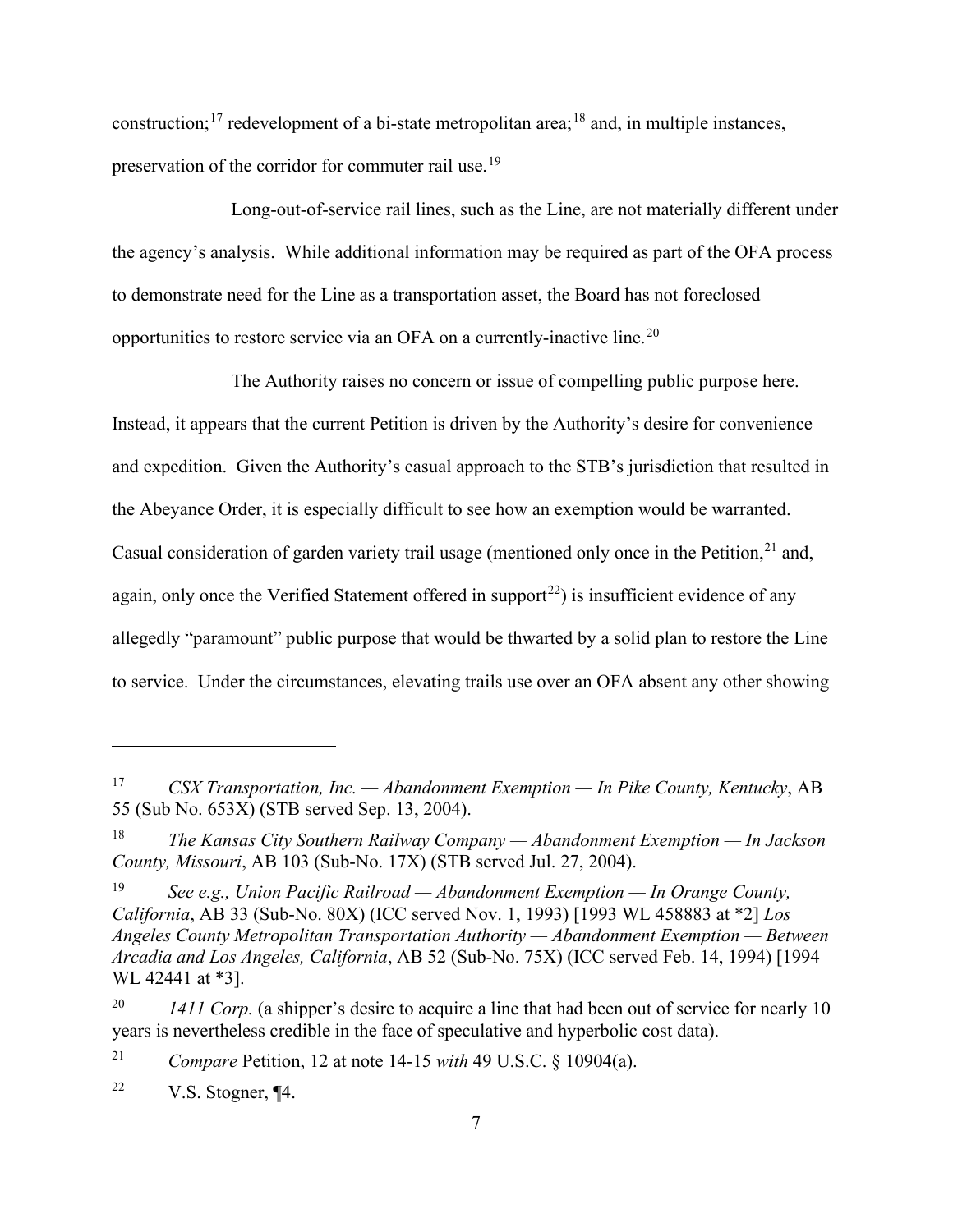of need, as the Authority would have the Board do, would be unprecedented, and it would mark an arbitrary and capricious departure from "well settled" law that strongly and consistently has favored OFAs over NITUs.<sup>[23](#page-8-0)</sup>

Alarmingly, while the Authority pays lip service to the OFA exemption standard (implicitly acknowledging that the Authority bears a high burden to demonstrate compelling public need for the corridor to override clearly-articulated Congressional preference for preservation of a rail line for support of interstate commerce), the Authority quickly pivots away from a discussion of public need to an entirely un-sanctioned effort to pre-judge hypothetical OFAs. Nowhere, however, does the Authority point to a shred of precedent to support the proposition that an abandoning carrier can avoid the Congressional preferences of Section 10904 by arguing over prospective offeror objection that an OFA might be theoretically untenable. Instead, such a merits analysis is appropriate only at the point that an offeror has presented its OFA (assuming, of course, that the offeror has satisfied the threshold requirements of the notice of intent phase, which, here, has not yet arisen). What the Authority has done is simply to present, and repeat its badly-inflated cost of restoring service under a subsidy OFA.<sup>[24](#page-8-1)</sup>

As such, the Board should give little credence to the Authority's unsupported representations of forbidding cost, which, beyond its immateriality to the merits of the Petition, can only be examined via the Board's OFA processes, which hasn't started. The inclusion and rote repetition of these cost figures is nothing more than a fig leaf intended to conceal the lack of a compelling public interest basis for granting the Authority's Petition.

<span id="page-8-0"></span><sup>23</sup> *1411 Corp., id.*

<span id="page-8-1"></span><sup>24</sup> *See e.g.,* Petition, 5.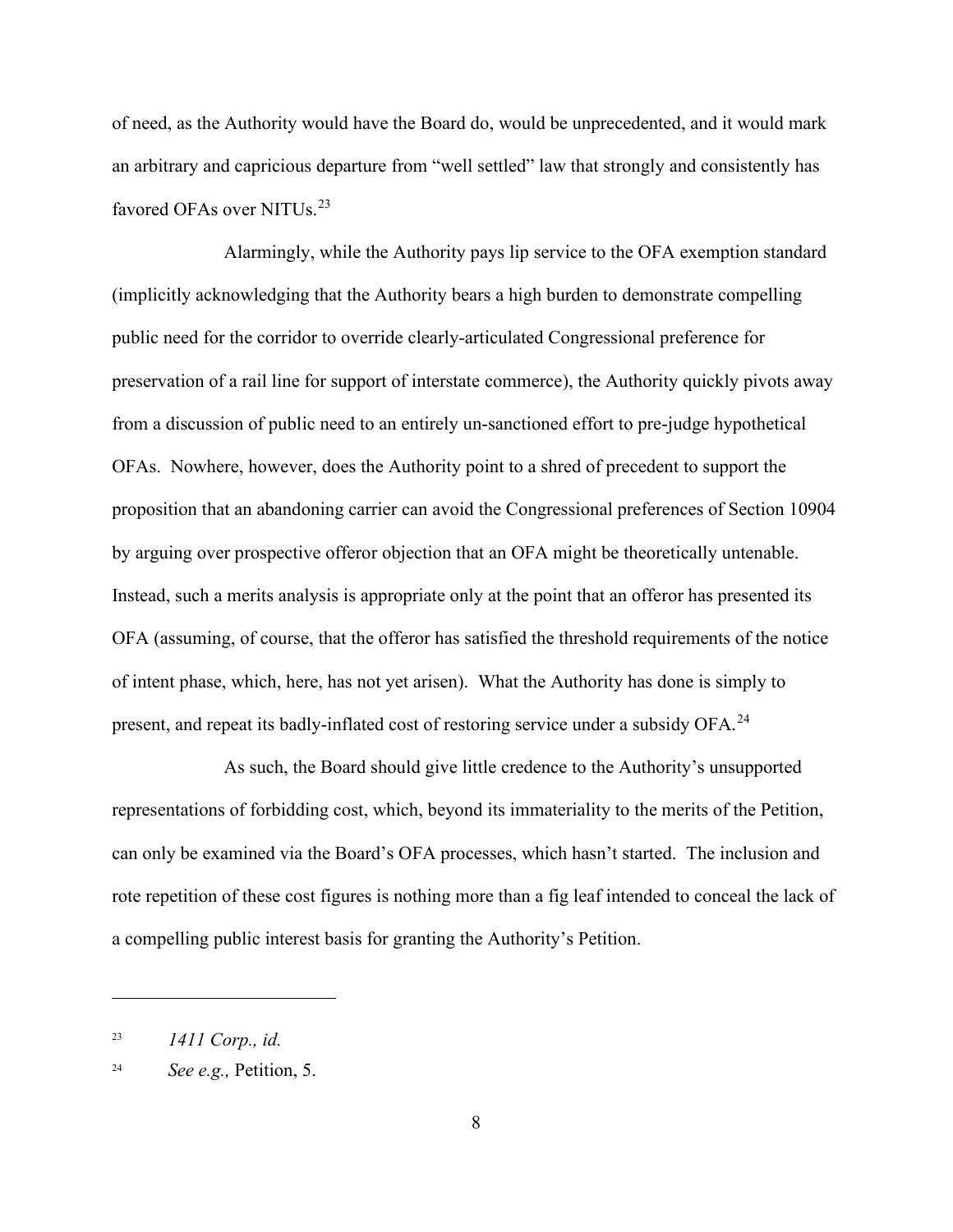Logic, administrative jurisprudence, and the orderly disposition of abandonment and related OFA proceedings require denial of the Petition. It would be premature to conclude that the Line could not be restored and become economically viable. Such arguments only establish that the current owners of the Line lack the funds and will to take an entrepreneurial risk on the Line as NCRCo would do—particularly true where a public authority has no interest in financial return from a freight-moving enterprise, and evidently has been swayed by antirailroad interests.

In the present absence of a compelling public interest warranting that the usual OFA processes be short-circuited, interested parties such as NCRCo must be afforded the opportunity to make a case for transfer of the Line under the OFA standards. If NCRCo were to prove able to satisfy the challenging standards for an offeror under Section 10904, then bypassing the OFA processes would be thoroughly short-sighted and wholly at odds with statutory and case law preferences (discussed above) for the preservation of lines that could be restored for the provision of interstate commerce. If, on the other hand, interested parties such as NCRCo were to prove unable to satisfy the OFA standards, then little, if any, harm has been done to the Authority and the interests evidently allied with it, because the unsuccessful conclusion of the OFA phase would lead directly to potential trails use arrangements.

Indeed, the Board's modest OFA processes would not be truly disruptive in the case of a railroad line that has been long inactive, and where, as here, there is an interest in restoring the Line (and adequate capital to be able to do so). In fact, facilitating an OFA to assess the merits of such restoration proposals is entirely in keeping with relevant administrative

9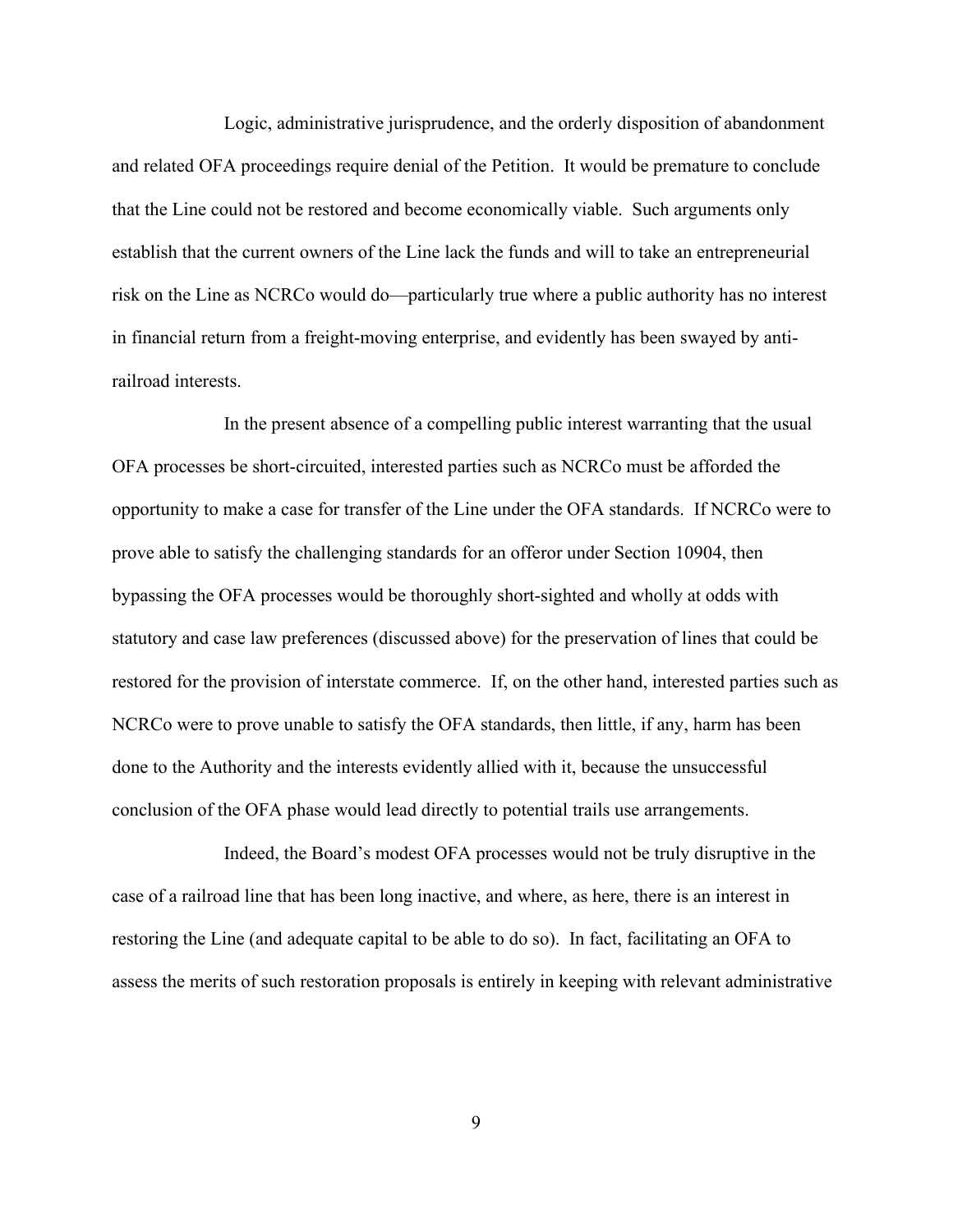jurisprudence.<sup>[25](#page-10-0)</sup> Doing otherwise would incentivize other public agencies to acquire rail lines, underinvest in them, and then seek trails use for non-rail purposes, all while attempting to shortcircuit private efforts to restore the subject line to service to meet a need that may be shown to exist during the OFA process. As such, barring an OFA in this proceeding would offend the federal rail transportation policy at 49 U.S.C.  $10101.^{26}$  In any event, given the Authority's allegation that a successful OFA would be impossible, it is unclear why the Authority has become fixated upon obstructing efforts to restore the Line to service under Section 10904 and its underlying Congressional mandate – the Authority would seem to have nothing to fear.

Ruling out a legitimate OFA before an offeror such as NCRCo could present its case is contrary to the agency's long-held view that railroad line preservation (and, in turn, the rail transportation policy of 49 U.S.C. § 10101) is often best accomplished by facilitating new ownership: "preserving opportunities for railroads or private individuals to provide funds for rail service contributes to a sound rail transportation system."<sup>27</sup> Moreover, absent such circumstances, granting the Petition would result in an inequitable and imbalanced application of the OFA and trails use mandates. Specifically, the Authority should not be permitted to use the Board's processes to retain the contiguous physical integrity of the Line (safe from any reversionary claims) by way of an "interim" trails use arrangement, where, taking the

<span id="page-10-0"></span><sup>&</sup>lt;sup>25</sup> *EP 274, Sub-No. 16* at 168 ("... the proposed rules ... strike a fair balance and reasonably accommodate the interests of both potential offerors and carriers.").

<span id="page-10-1"></span>Id. at 169 ("We conclude that these rules will further the rail transportation policy objectives of insuring the continuation of a sound transportation system to meet the needs of the public and reduce regulatory barriers to entry into the industry where persons are interested in providing financial assistance to continue rail service. We think these benefits outweigh the harms caused by temporarily delaying exit from the industry in this very limited number of cases.").

<span id="page-10-2"></span><sup>27</sup> *Id.* at 167.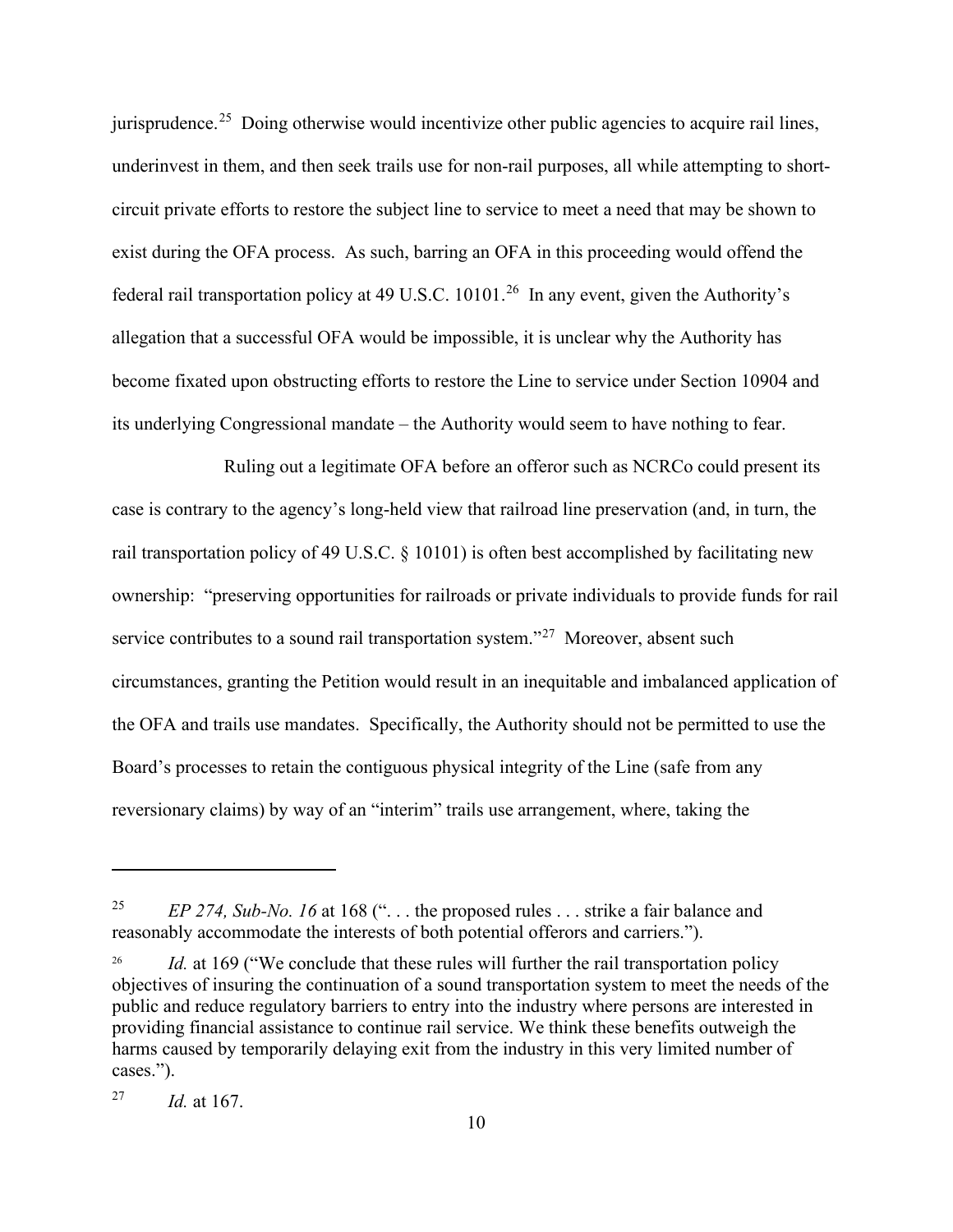Authority's arguments in favor of its Petition to their logical end, the Line would never again (in the trail sponsor's view) be needed for the viable provision of common carrier service. That is, as the Authority would have it, the trails use arrangement would not be transitory (or interim)<sup>[28](#page-11-0)</sup> but rather permanent. The Board should not allow the Authority to have its proverbial cake and eat it too with scant consideration for the principal purpose of Board jurisdiction—the continuation of rail service.<sup>[29](#page-11-1)</sup>

#### **CONCLUSION**

Neither the law nor the facts cited by the Authority are sufficient to sustain an exemption from Section 10904. The preference for rail service as is reflected in the statute and relevant case law discussed herein is nearly absolute, and the Authority has shown no compelling public purpose that would even begin to support the extraordinary relief it seeks. An NITU must yield to an OFA except in rare circumstances, which do not exist here. Just as the STB will not allow its jurisdiction to be used as a shield against a paramount public purpose, its jurisdiction should not be permitted to be used as a sword to subvert Congressional enactments.<sup>[30](#page-11-2)</sup>

For the foregoing reasons of law, policy, logic, and sound administrative jurisprudence, the Authority's Petition should be denied.

<span id="page-11-0"></span><sup>28</sup> *1411 Corporation, id.* at \*3 at note 14.

<span id="page-11-1"></span><sup>29</sup> *Modern Handcraft, Inc. — Abandonment in Jackson County, Missouri*, 363 I.C.C. 969, 972 (1981) ("The function of our exclusive and plenary jurisdiction over abandonments is to provide the public with a degree of protection against the unnecessary discontinuance, cessation, interruption, or *obstruction* of available rail service.") (emphasis supplied).

<span id="page-11-2"></span><sup>30</sup> Relative to continued rail service. *1411 Corp.*, id.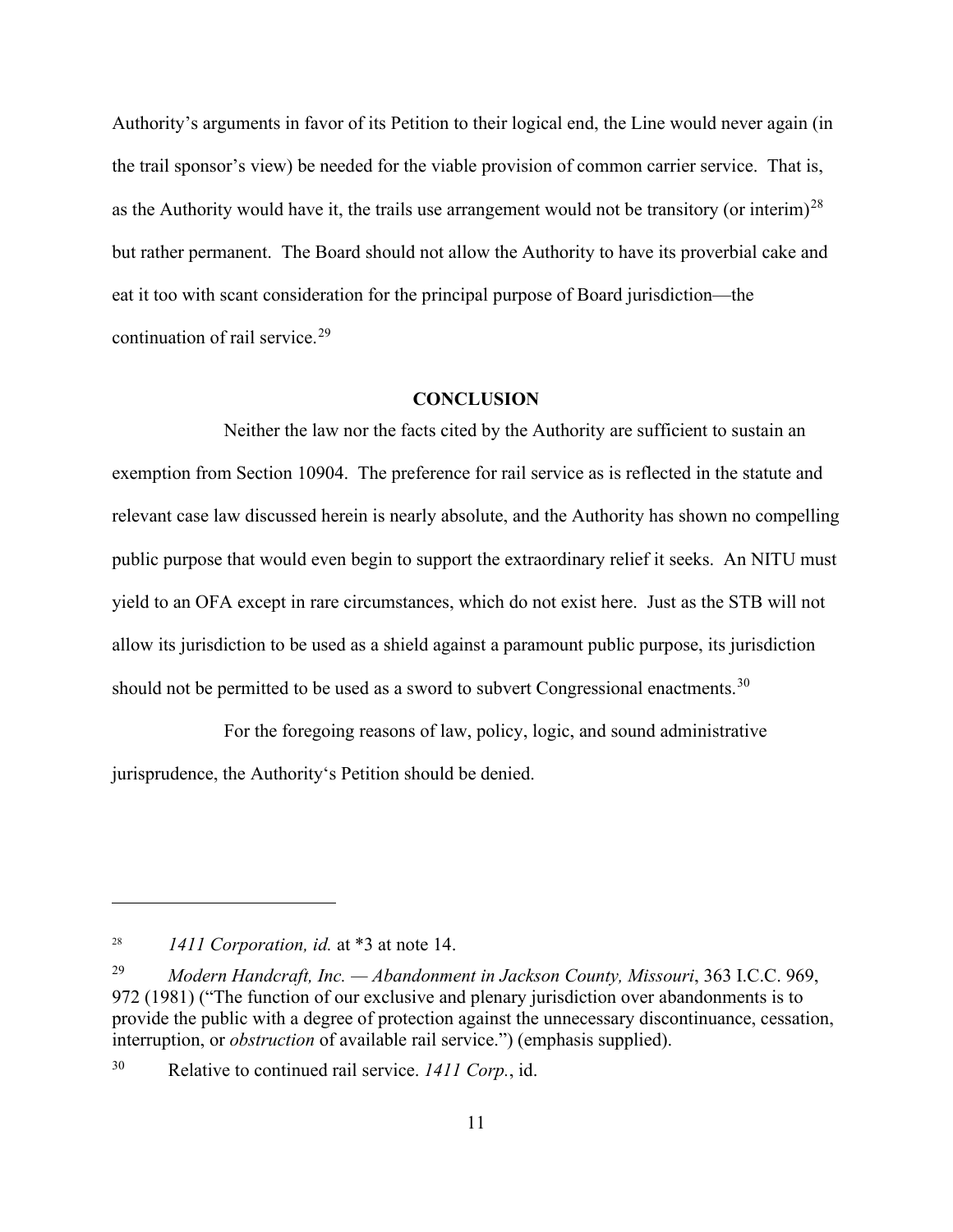# /s/ *R. A. Wimbish*

Robert A. Wimbish Bradon J. Smith Fletcher & Sippel LLC 29 North Wacker Drive Suite 800 Chicago, Illinois 60606-3208 (312) 252-1500

## **ATTORNEYS FOR NORTH COAST RAILROAD COMPANY, L.L.C.**

Dated: August 16, 2021